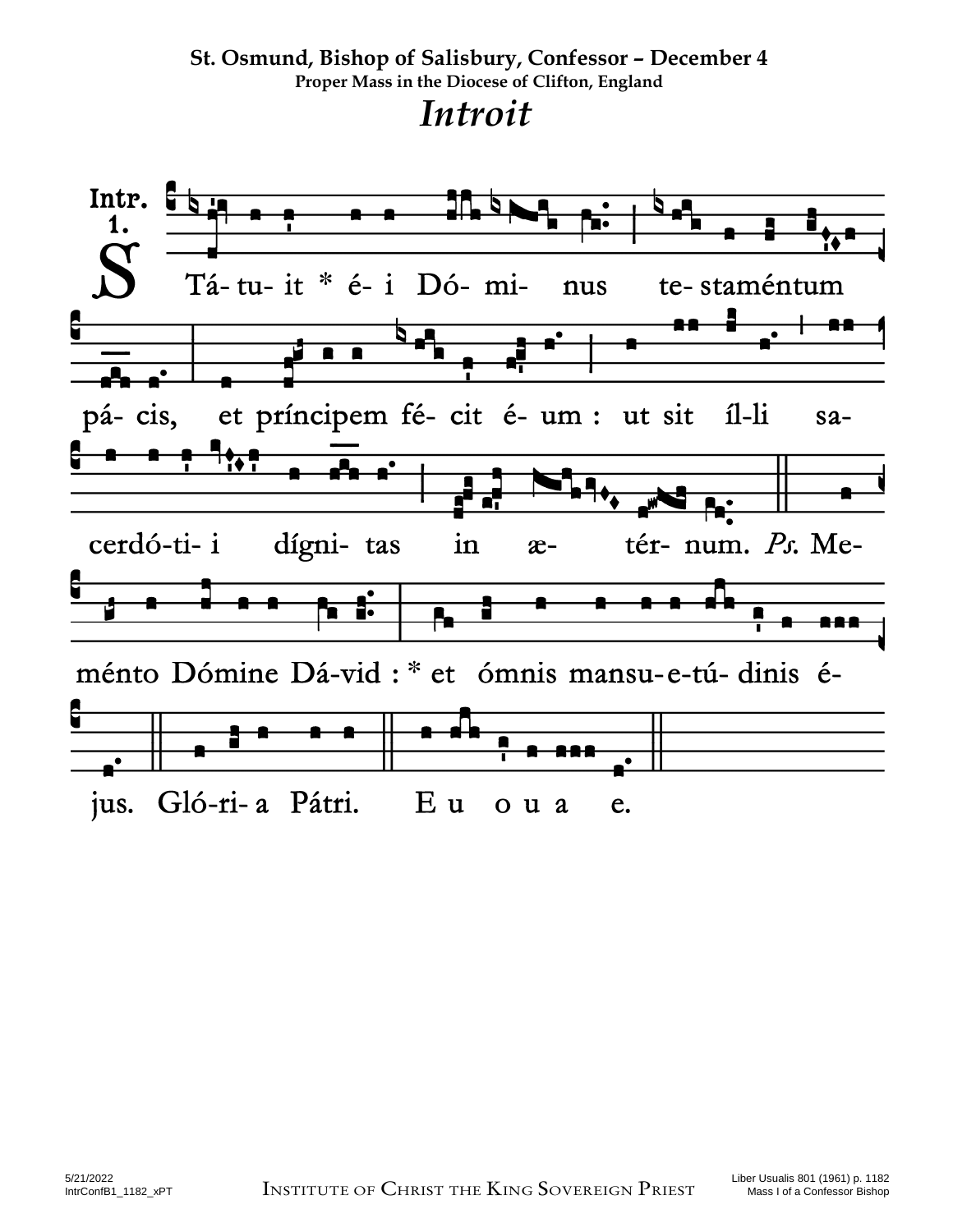### **St. Osmund, Bishop of Salisbury, Confessor – December 4**  *Gradual*

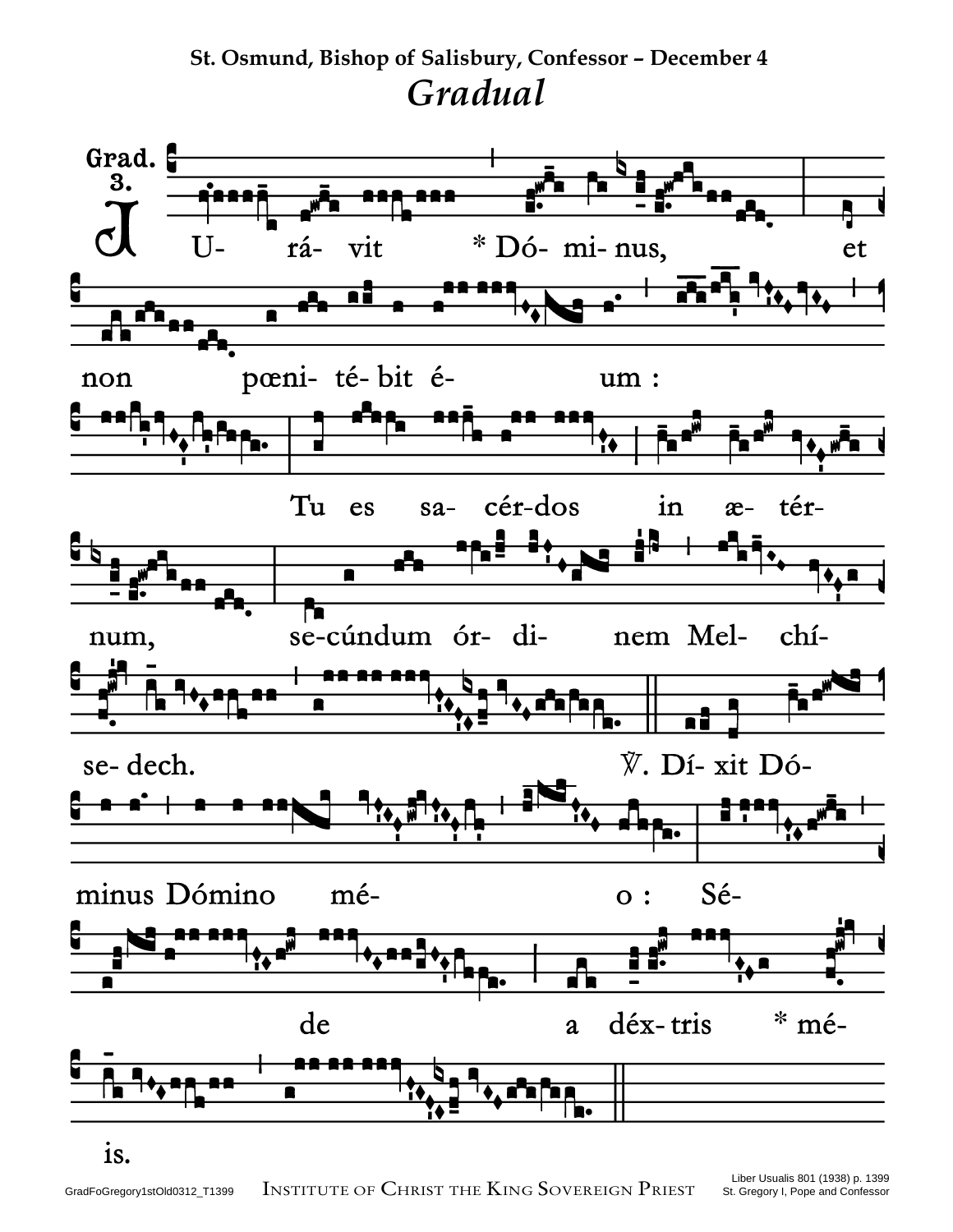#### St. Osmund, Bishop of Salisbury, Confessor - December 4 Proper Mass in the Diocese of Clifton, England Alleluia

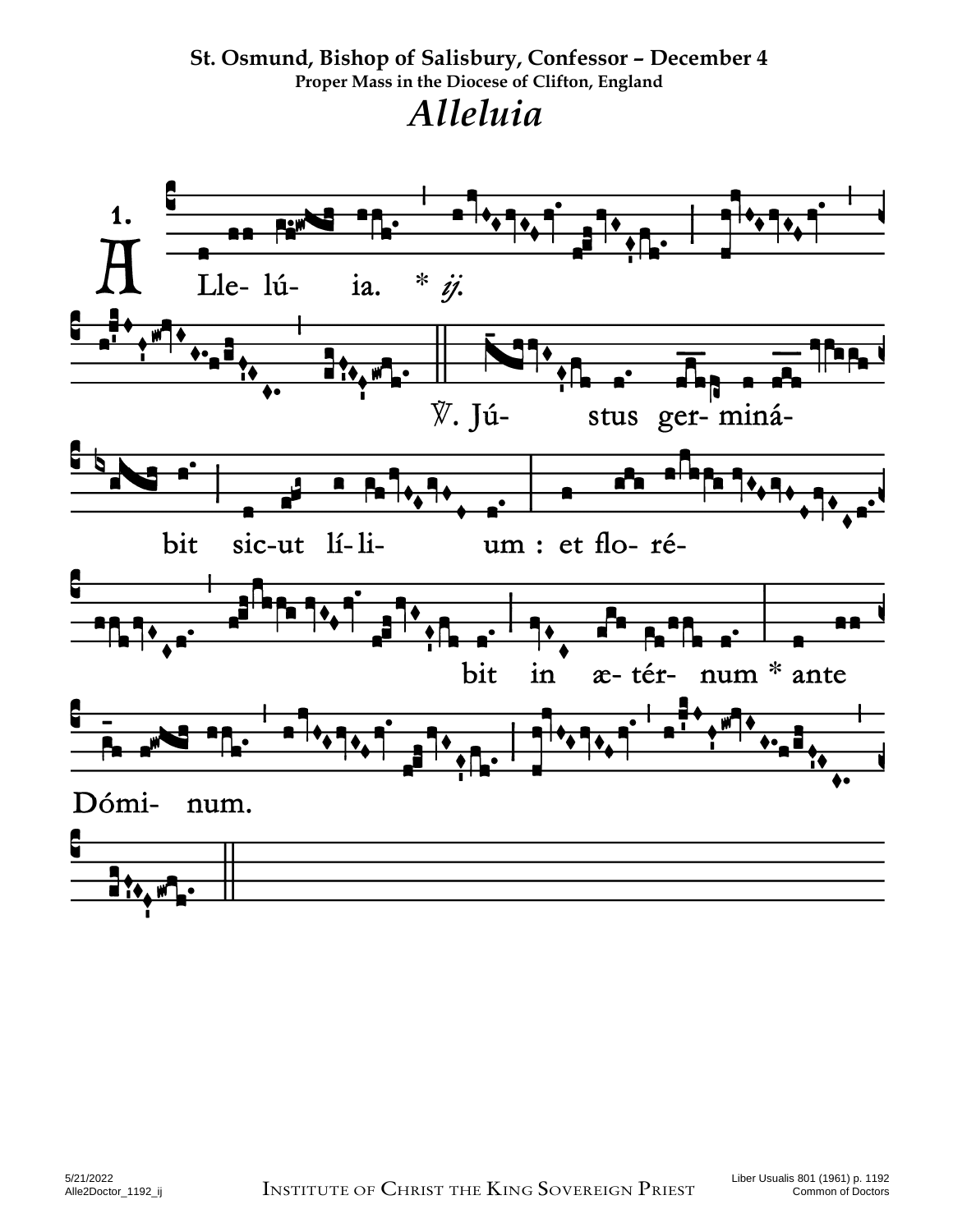# **St. Osmund, Bishop of Salisbury, Confessor – December 4 Proper Mass in the Diocese of Clifton, England**